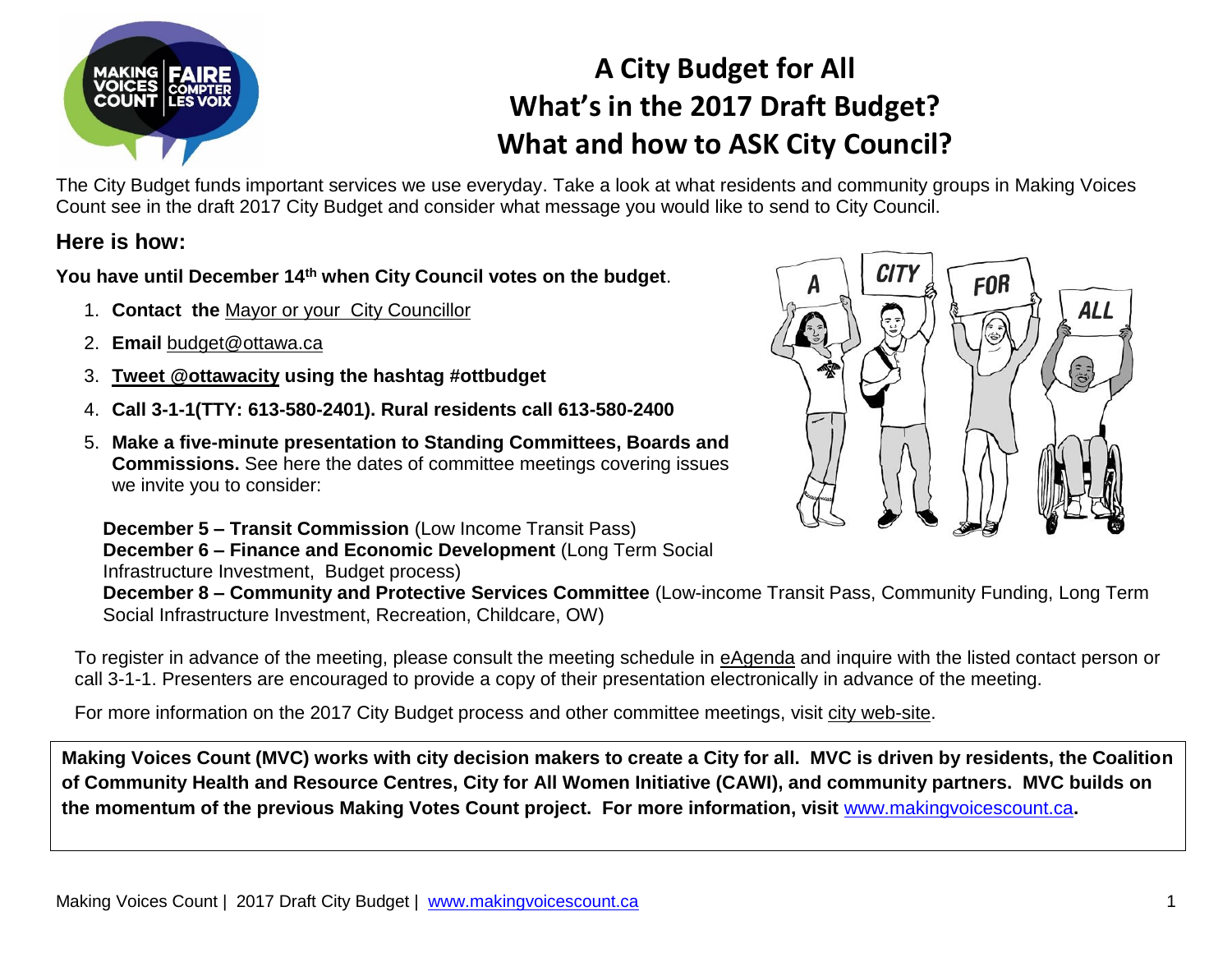| <b>Making Voices</b>                                                                                                                                                                                               | <b>What's in the Draft</b>                                                                                                                                                                                                                                                                                                                                                                                                                                                                                                                                                         | Our Response/                                                                                                                                                                                                                                                                                                                                                                                                                                                                                                      | Sample Statements/                                                                                                                                                                                                                                                                                                                                                                                                                                                                                                                                                                                                                      |
|--------------------------------------------------------------------------------------------------------------------------------------------------------------------------------------------------------------------|------------------------------------------------------------------------------------------------------------------------------------------------------------------------------------------------------------------------------------------------------------------------------------------------------------------------------------------------------------------------------------------------------------------------------------------------------------------------------------------------------------------------------------------------------------------------------------|--------------------------------------------------------------------------------------------------------------------------------------------------------------------------------------------------------------------------------------------------------------------------------------------------------------------------------------------------------------------------------------------------------------------------------------------------------------------------------------------------------------------|-----------------------------------------------------------------------------------------------------------------------------------------------------------------------------------------------------------------------------------------------------------------------------------------------------------------------------------------------------------------------------------------------------------------------------------------------------------------------------------------------------------------------------------------------------------------------------------------------------------------------------------------|
| <b>Count ASKS</b>                                                                                                                                                                                                  | 2017 City Budget?                                                                                                                                                                                                                                                                                                                                                                                                                                                                                                                                                                  | <b>Our Concerns</b>                                                                                                                                                                                                                                                                                                                                                                                                                                                                                                | <b>Questions to Council</b>                                                                                                                                                                                                                                                                                                                                                                                                                                                                                                                                                                                                             |
| <b>Low-Income</b><br><b>Transit Pass -</b><br><b>EquiPass</b><br>Establish a low-income<br>transit pass for residents<br>living below the low-<br>income cut off, at the rate<br>of no more than<br>\$41.75/month. | • The draft budget proposes to<br>allocate \$2.7 million to fund a<br>new EquiPass for people living<br>below the low-income cut off<br>defined as:<br>$\circ$ individual income of<br>approximately \$20,000 or<br>less<br>$\circ$ family income of<br>approximately \$38,000, for<br>a family of four<br>• The monthly fare would be<br>\$57/month.<br>• We understand that the<br>EquiPass is sharable among<br>members of a household.<br>• The existing discounted transit<br>passes (the seniors pass, the<br>youth pass, the U-Pass, and<br>the Access Pass) will continue. | • Great News! One big step in<br>the right direction for making<br>transit affordable!<br>• The monthly fare for<br>EquiPass would be \$57,<br>which is higher than what the<br>community asked for. The<br>community wants Council to<br>work with them in asking the<br>province to contribute, so as<br>to bring the price down.<br>• For some people on low-<br>income, it is not feasible for<br>them to buy a monthly pass,<br>either because they can't<br>afford it or don't take the bus<br>often enough. | • We are very pleased that the draft<br>budget proposes the creation of an<br>EquiPass to make it possible for<br>low-income residents to utilize<br>public transit. Will you support this?<br>• Given that some low-income<br>residents would not require or be<br>able to afford a monthly pass, will<br>you make available a single fare<br>option that can be purchased on the<br>PRESTO card, as is the senior<br>discount single fare?<br>• With the City committing to fund the<br>EquiPass, will you work with the<br>community to ask the province to<br>contribute funds so as to bring the<br>EquiPass fare down to \$41.75? |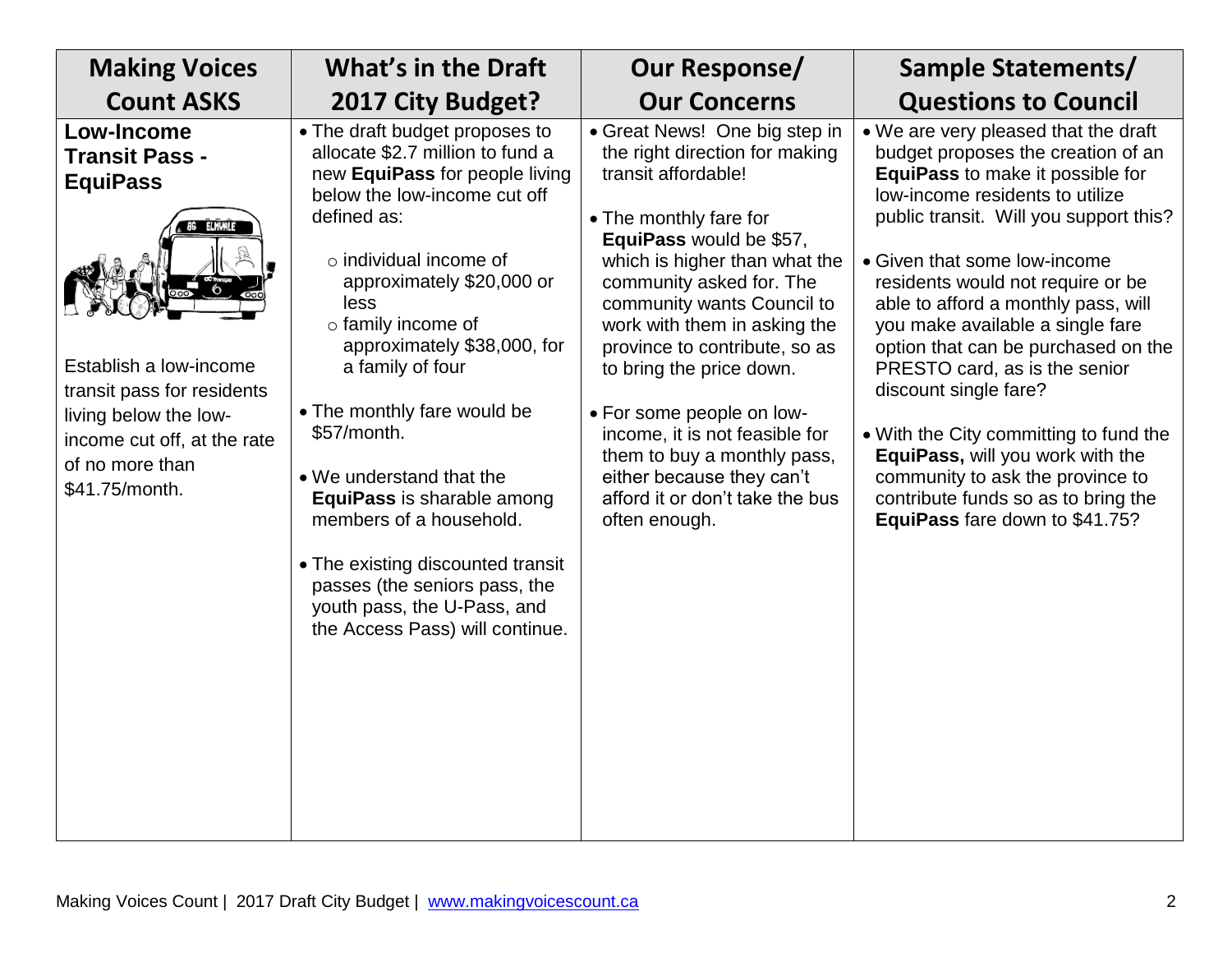| <b>Making Voices</b>                                                                                                                                                                                                                                         | <b>What's in the Draft</b>                                                                                                                                                                                                                                                                                                                                                      | Our Response/                                                                                                                                                                                                                                               | <b>Sample Statements/</b>                                                                                                                                                                                                                                                                                                                                                                                                                                                                                                                                                                                                                                                                                                                                                              |
|--------------------------------------------------------------------------------------------------------------------------------------------------------------------------------------------------------------------------------------------------------------|---------------------------------------------------------------------------------------------------------------------------------------------------------------------------------------------------------------------------------------------------------------------------------------------------------------------------------------------------------------------------------|-------------------------------------------------------------------------------------------------------------------------------------------------------------------------------------------------------------------------------------------------------------|----------------------------------------------------------------------------------------------------------------------------------------------------------------------------------------------------------------------------------------------------------------------------------------------------------------------------------------------------------------------------------------------------------------------------------------------------------------------------------------------------------------------------------------------------------------------------------------------------------------------------------------------------------------------------------------------------------------------------------------------------------------------------------------|
| <b>Count ASKS</b>                                                                                                                                                                                                                                            | 2017 City Budget?                                                                                                                                                                                                                                                                                                                                                               | <b>Our Concerns</b>                                                                                                                                                                                                                                         | <b>Questions to Council</b>                                                                                                                                                                                                                                                                                                                                                                                                                                                                                                                                                                                                                                                                                                                                                            |
| <b>Social</b><br>Infrastructure -<br><b>Immediate</b><br>Provide a two-year<br>additional funding<br>envelope of \$500,000 per<br>year for city-funded<br>community social service<br>providers unable to keep<br>up with increasing<br>demand for services. | • \$500,000 would be placed in a<br>fund to help agencies to deal<br>with growth, waiting lists for<br>services and other critical, one-<br>time issues.<br>• \$110,000 will be provided to<br>address the annual cost-of-<br>living increases to community<br>agencies. This amount<br>represents 2% increase.<br>• Recent reduction of two<br>positions in community funding. | • Great news! One step in the<br>right direction to meet<br>community needs.<br>• How will the \$500,000 be<br>distributed?<br>• It will be important to<br>measure the impact of the<br>funds in order to<br>demonstrate their value in<br>future budgets. | • We are pleased with the proposed<br>creation of a \$500,000 fund to<br>assist community social service<br>providers to keep pace with<br>demand, and another \$110,000 to<br>keep pace with inflation?<br>• I know this is critical because<br>$\circ$ We are pleased to know that the<br>\$500,000 is being put into the<br>base funding.<br>$\circ$ What steps will you take to<br>measure the effectiveness of<br>this important response to a<br>critical situation?<br>o Will you work with the<br>community to determine the<br>best way to distribute the funds,<br>but also to identify ways of<br>addressing these social<br>infrastructure funding gaps over<br>the long run, including working<br>together to secure more funding<br>from higher levels of<br>government? |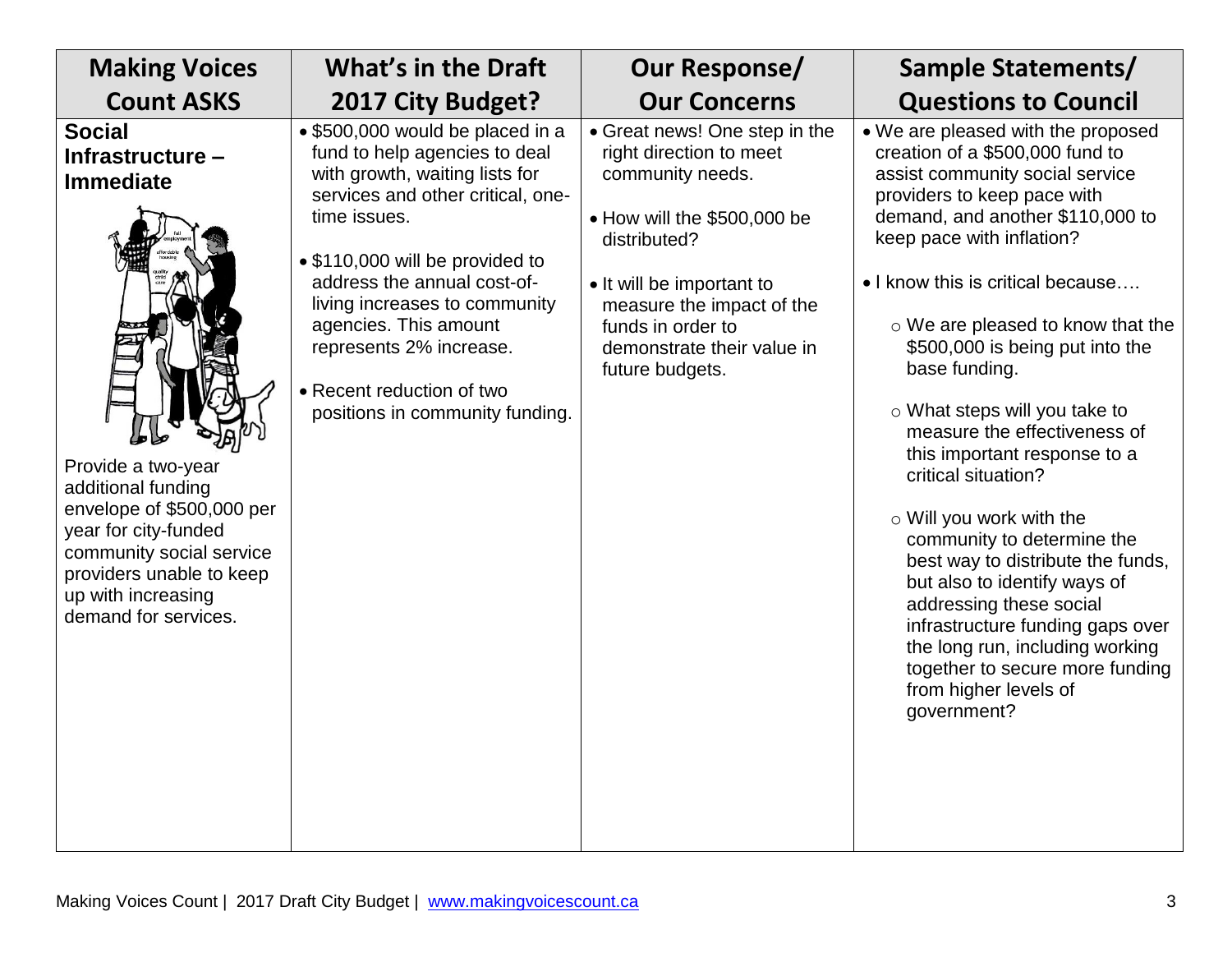| <b>Making Voices</b>                                                                                                                                                                              | <b>What's in the Draft</b>                                                                                                                                                                                                                                                                                                                                                                                                                                                                                                                                                                                    | Our Response/                                                                                                                                                                                                                                                                                                                                                                                                                                                                                                                                                                                                                                                                                           | Sample Statements/                                                                                                                                                                                                                                                                                                                                                                                                                                                                                                                                                                                                                                                                                                                                       |
|---------------------------------------------------------------------------------------------------------------------------------------------------------------------------------------------------|---------------------------------------------------------------------------------------------------------------------------------------------------------------------------------------------------------------------------------------------------------------------------------------------------------------------------------------------------------------------------------------------------------------------------------------------------------------------------------------------------------------------------------------------------------------------------------------------------------------|---------------------------------------------------------------------------------------------------------------------------------------------------------------------------------------------------------------------------------------------------------------------------------------------------------------------------------------------------------------------------------------------------------------------------------------------------------------------------------------------------------------------------------------------------------------------------------------------------------------------------------------------------------------------------------------------------------|----------------------------------------------------------------------------------------------------------------------------------------------------------------------------------------------------------------------------------------------------------------------------------------------------------------------------------------------------------------------------------------------------------------------------------------------------------------------------------------------------------------------------------------------------------------------------------------------------------------------------------------------------------------------------------------------------------------------------------------------------------|
| <b>Count ASKS</b>                                                                                                                                                                                 | 2017 City Budget?                                                                                                                                                                                                                                                                                                                                                                                                                                                                                                                                                                                             | <b>Our Concerns</b>                                                                                                                                                                                                                                                                                                                                                                                                                                                                                                                                                                                                                                                                                     | <b>Questions to Council</b>                                                                                                                                                                                                                                                                                                                                                                                                                                                                                                                                                                                                                                                                                                                              |
| <b>Social</b><br>Infrastructure -<br><b>Long Term</b><br>Commit to working with<br>community social service<br>partners in developing a<br>long-term social<br>infrastructure investment<br>plan. | • There is no plan to develop a<br>long-term social infrastructure<br>strategy.<br>• Community and Protective<br>Services (CPS) lost 32 full time<br>positions (8 in Ontario Works,<br>17 in Childcare, 1 Long-Term<br>Care, 2 in Community Funding,<br>and 4 in Strategic Community<br>Initiatives).<br>• Shrinking social infrastructure<br>can come in the form of<br>gradual spending reductions.<br>MVC wonder if some<br>reductions in the draft budget<br>could signal reductions in<br>services (i.e. affordable<br>housing, recreation, childcare,<br>affordable housing, OW). See<br>details below. | • The Community and Social<br>Services budget has not kept<br>pace with other City budgets<br>or with population growth.<br>See CURE report.<br>• Making Voices Count and its<br>partners are concerned that<br>social infrastructure is not<br>keeping pace with other<br>parts of the city budget.<br>• In the past, the draft budget<br>provided more details as to<br>what is proposed in the draft<br>budget. Without this<br>information, it is hard for the<br>public to give meaningful<br>feedback.<br>• Even though the loss of 32<br>positions will not affect front<br>line services, can we be<br>certain that this will not affect<br>the City's capacity to deliver<br>quality services? | • A plan is needed to ensure that<br>funding social services keeps pace<br>with other parts of the City Budget.<br>• Will the City work with the<br>community to ensure that funding<br>for social services addresses the<br>multiple, complex and emerging<br>needs of an increasing Ottawa<br>population?<br>• Can a plan be put into place with<br>measurable outcomes? Will you<br>work with the community to do this?<br>. We recognize that the City depends<br>on funding from higher levels of<br>government. We want to work with<br>you to help make this happen.<br>• Can you provide more detailed<br>information in future draft budgets,<br>so that both community and Council<br>have more complete information to<br>inform their input? |
|                                                                                                                                                                                                   |                                                                                                                                                                                                                                                                                                                                                                                                                                                                                                                                                                                                               |                                                                                                                                                                                                                                                                                                                                                                                                                                                                                                                                                                                                                                                                                                         |                                                                                                                                                                                                                                                                                                                                                                                                                                                                                                                                                                                                                                                                                                                                                          |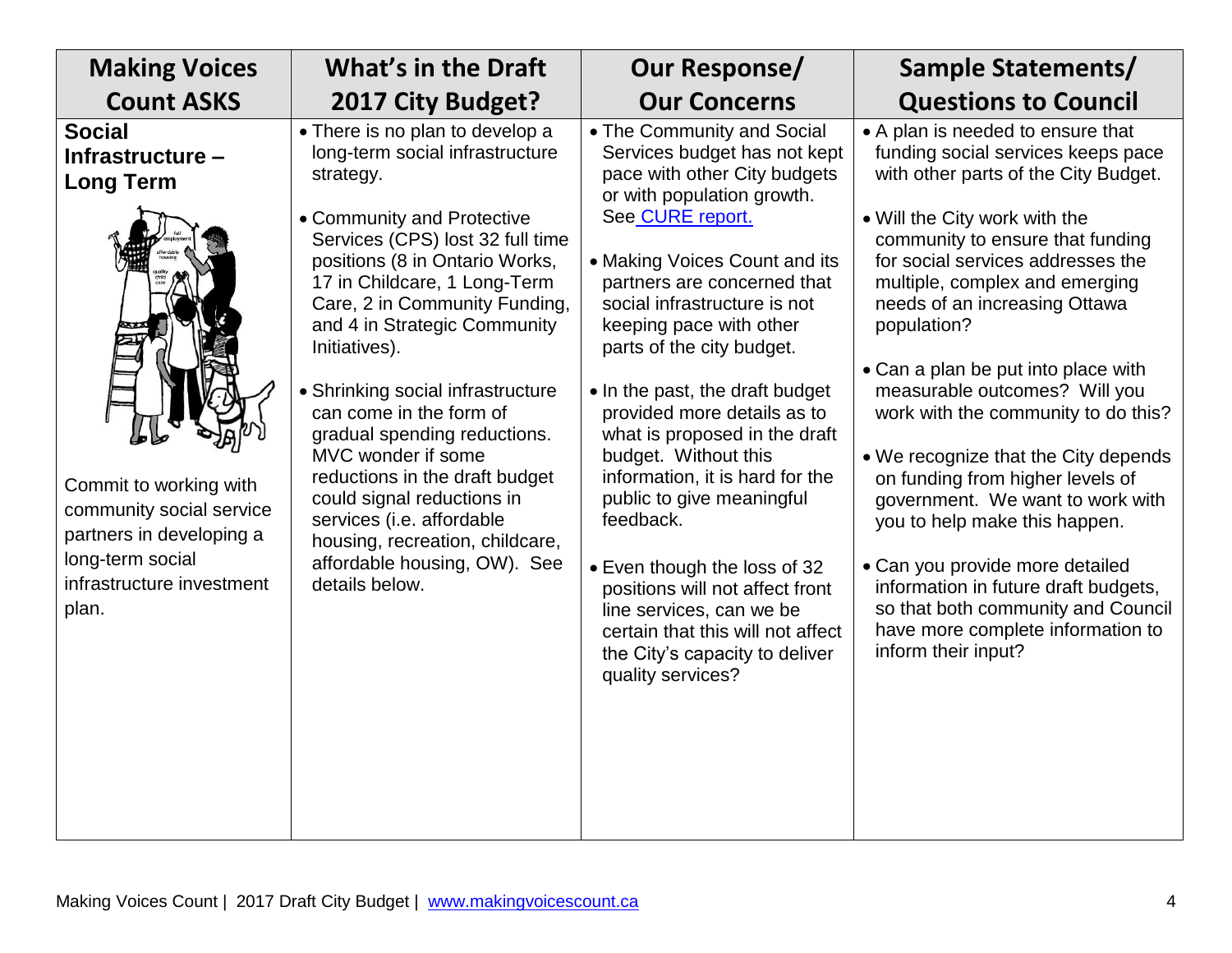| <b>Making Voices</b>                                           | <b>What's in the Draft</b>                                                                                                                                                                                                                                                                                                                                                                                                                                                                                                          | Our Response/                                                                                                                                                                                                                                                                                                                                                                                                                                              | Sample Statements/                                                                                                                                                                                                                                                                                                                                                                                                                                                                                                                                                                                                                                                                                                                                                                                                          |
|----------------------------------------------------------------|-------------------------------------------------------------------------------------------------------------------------------------------------------------------------------------------------------------------------------------------------------------------------------------------------------------------------------------------------------------------------------------------------------------------------------------------------------------------------------------------------------------------------------------|------------------------------------------------------------------------------------------------------------------------------------------------------------------------------------------------------------------------------------------------------------------------------------------------------------------------------------------------------------------------------------------------------------------------------------------------------------|-----------------------------------------------------------------------------------------------------------------------------------------------------------------------------------------------------------------------------------------------------------------------------------------------------------------------------------------------------------------------------------------------------------------------------------------------------------------------------------------------------------------------------------------------------------------------------------------------------------------------------------------------------------------------------------------------------------------------------------------------------------------------------------------------------------------------------|
| <b>Count ASKS</b>                                              | 2017 City Budget?                                                                                                                                                                                                                                                                                                                                                                                                                                                                                                                   | <b>Our Concerns</b>                                                                                                                                                                                                                                                                                                                                                                                                                                        | <b>Questions to Council</b>                                                                                                                                                                                                                                                                                                                                                                                                                                                                                                                                                                                                                                                                                                                                                                                                 |
| <b>Social</b><br>Infrastructure -<br><b>Affordable Housing</b> | . In 2016, the City overspent its<br>shelter budget by \$1.5 million.<br>• Federal funding of \$2.8 million<br>from the Homelessness<br>Partnering Strategy and \$16<br>million for Social Housing<br>Repairs.<br>• Provincial funding of \$12.2<br>million through the Social<br><b>Housing Apartment Retrofit</b><br>Program and \$3.8 million for a<br><b>Survivors of Domestic Violence</b><br>Pilot.<br>• Federal and provincial funding<br>of \$16.4 million capital program<br>for IAH (Investing in Affordable<br>Housing). | • In 2010, the City committed<br>to spend \$14 million per year<br>on housing and poverty<br>reduction: \$10 million was in<br>the Community and -<br><b>Protective Services (CPS)</b><br>operating budget for a<br>package of initiatives and \$4<br>million was in the Planning<br>Committee capital budget for<br>new affordable housing.<br>• The City of Ottawa removed<br>\$4 million in the 2015 and<br>2016 budget for new housing<br>development. | • We welcome both our federal and<br>provincial governments' support for<br>and commitment to affordable<br>housing. We recognize that the City<br>depends on funding from higher<br>levels of government. At the same<br>time, it's also important that our<br>municipal efforts remain as strong<br>now as ever.<br>• Will you support the call put forth by<br>housing providers in the city to:<br>o "restore some of the City's own<br>discretionary spending for new<br>affordable housing<br>development. Council has an<br>opportunity to renew its strong<br>support by restoring the \$4<br>million per year in capital<br>funding".<br>• Can you provide more detailed<br>information in future draft budgets,<br>so that both community and Council<br>have more complete information to<br>inform their input? |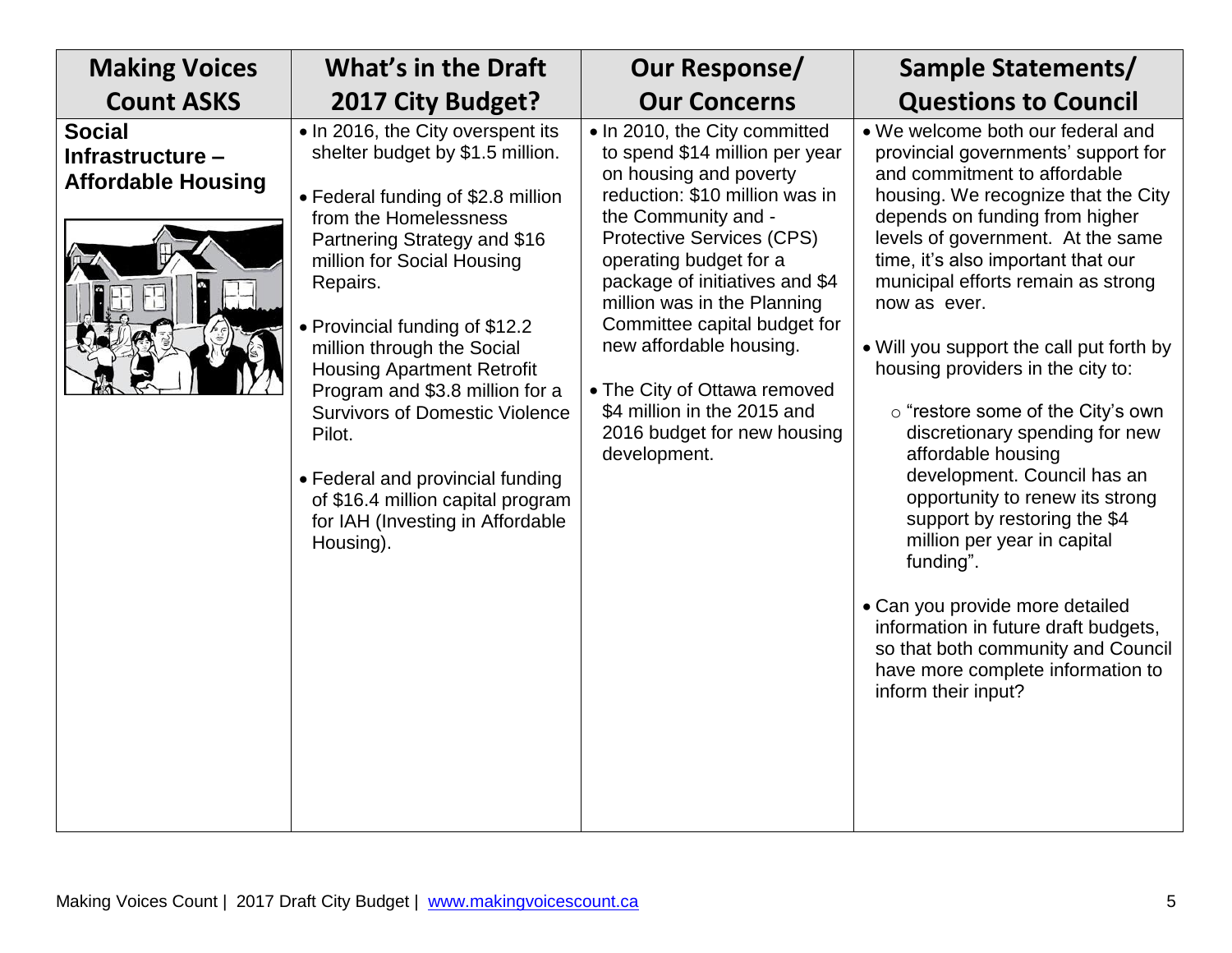| <b>Making Voices</b>                                  | <b>What's in the Draft</b>                                                                                                                                                                                                                                                                                                                                                                                                                                                                                                                                                                                    | Our Response/                                                                                                                                                                                                                                                                                                                                                                                                                                                                                                                                                                                                                                              | Sample Statements/                                                                                                                                                                                                                                                                                                                                                                                                                                                                                                                                                                                                                                                                                                                                                                                                                                                                                                                       |
|-------------------------------------------------------|---------------------------------------------------------------------------------------------------------------------------------------------------------------------------------------------------------------------------------------------------------------------------------------------------------------------------------------------------------------------------------------------------------------------------------------------------------------------------------------------------------------------------------------------------------------------------------------------------------------|------------------------------------------------------------------------------------------------------------------------------------------------------------------------------------------------------------------------------------------------------------------------------------------------------------------------------------------------------------------------------------------------------------------------------------------------------------------------------------------------------------------------------------------------------------------------------------------------------------------------------------------------------------|------------------------------------------------------------------------------------------------------------------------------------------------------------------------------------------------------------------------------------------------------------------------------------------------------------------------------------------------------------------------------------------------------------------------------------------------------------------------------------------------------------------------------------------------------------------------------------------------------------------------------------------------------------------------------------------------------------------------------------------------------------------------------------------------------------------------------------------------------------------------------------------------------------------------------------------|
| <b>Count ASKS</b>                                     | 2017 City Budget?                                                                                                                                                                                                                                                                                                                                                                                                                                                                                                                                                                                             | <b>Our Concerns</b>                                                                                                                                                                                                                                                                                                                                                                                                                                                                                                                                                                                                                                        | <b>Questions to Council</b>                                                                                                                                                                                                                                                                                                                                                                                                                                                                                                                                                                                                                                                                                                                                                                                                                                                                                                              |
| <b>Social</b><br>Infrastructure -<br><b>Childcare</b> | • The City has budgeted<br>\$500,000 less for fee subsidy<br>in the 2017 draft budget,<br>despite overspending their<br>budgeted amount by \$1.75 in<br>2016 in order to address<br>demand.<br>• The City received a \$1 million<br>reduction in provincial<br>operating funding for child care<br>because they didn't contribute<br>the required 100% municipally-<br>funded contributions. They also<br>expected a \$1.2 million<br>increase in provincial funding<br>that never came through,<br>leading to a \$2.2 million<br>shortfall.<br>• The City eliminated 17 full time<br>positions in childcare. | • Many families, needing a<br>subsidized space, will be<br>waitlisted given that the<br>budgeted amount for fee<br>subsidy is \$500,000 lower<br>than the budgeted amount<br>for 2016 and \$2.25 million<br>under forecasted spending<br>for 2016.<br>• In 2016, the City removed<br>\$3.9 million from the capital<br>development charge reserve<br>for projects.<br>• In 2015, the Planning<br>Committee took childcare<br>services out of the<br>development charges bylaw<br>until 2019 when the bylaw is<br>to be refreshed. This will<br>result in approximately \$2<br>million (\$400,000 per year) in<br>lost revenue for the childcare<br>sector. | • Will Council find additional funding<br>for subsidized childcare spaces to<br>ensure that waitlists for subsidized<br>spaces do not continue to grow?<br>• In 2016, the City removed \$3.9<br>million from the capital development<br>charge reserve for projects. It is our<br>understanding that in the Child Care<br>2016/2017 Service Plan, these<br>funds would be used to support<br>increased spaces in high priority<br>and/or underserved areas. Can you<br>confirm this is true?<br>• Removing childcare from the<br>development charges bylaw is<br>resulting in a loss of \$2 million to<br>childcare sector over four years.<br>Will City Council commit to<br>reinstating the childcare<br>development charges in the 2019<br>bylaw review?<br>• Can you provide more detailed<br>information in future draft budgets,<br>so that both community and Council<br>have more complete information to<br>inform their input? |